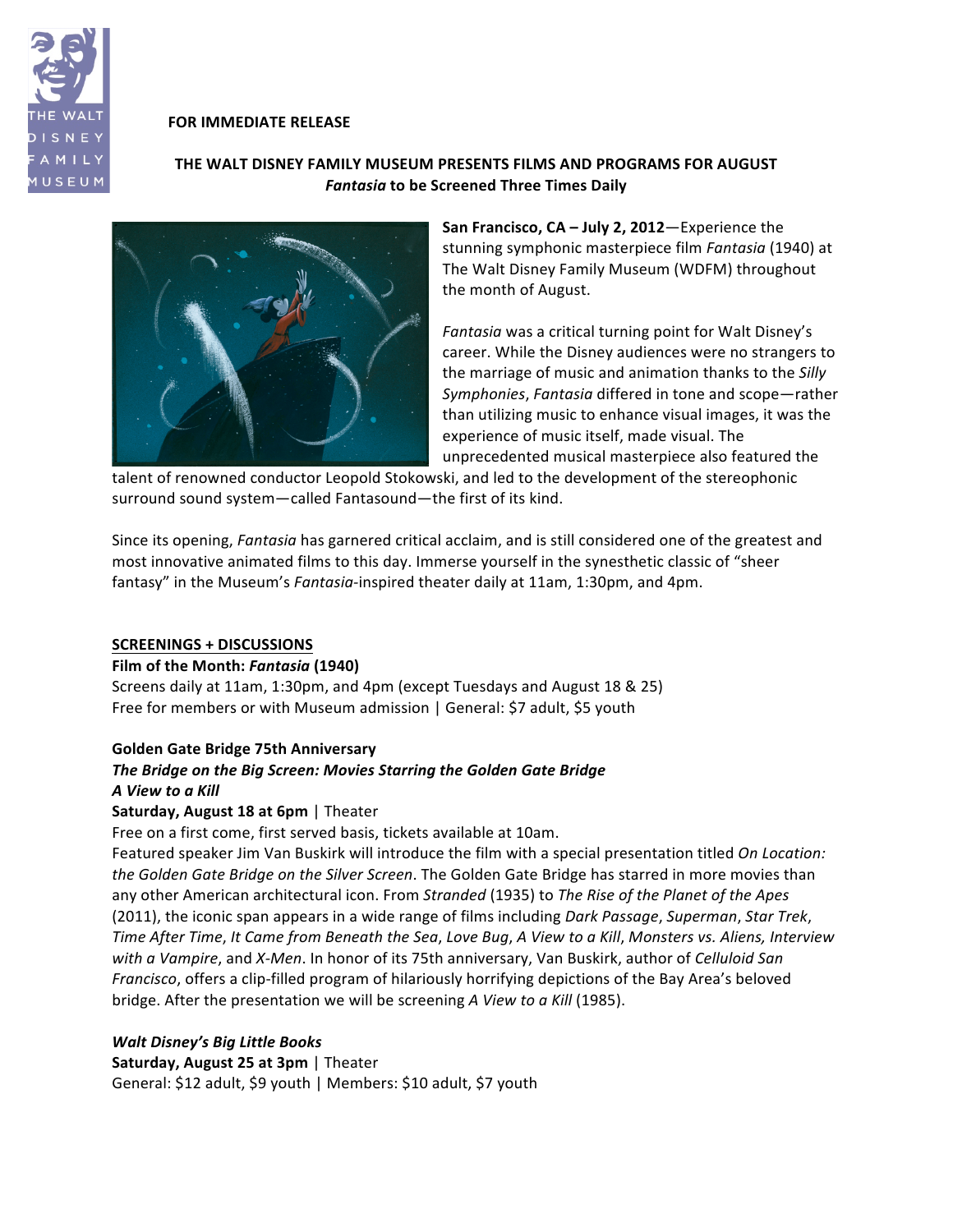In celebration of National Book Week, Disney author and historian J.B. Kaufman will discuss Disney's Big Little Books. In discussing how these little gems were assembled, Kaufman will use clips from early Disney films and comic strips to show how original stories often went through interesting adaptations as they were reworked to fit the small book medium.

#### *Look!Closer:!The!Herman!Schultheis!Notebook*

#### Friday, August 24; Saturday, August 25; and Sunday, August 26

11am, 1pm,  $&$  3pm  $|$  Gallery 5 Free with Museum admission The Look Closer spotlight presentations offer little-known facts, anecdotes, and visuals about works from the Museum's collection.

## **SPECIAL EXHIBITION**

# *Heinrich!Kley:!From!Fantasy!to!Fantasia*

Through September 16, 2012 | Theater Gallery Free with Museum admission.

## **Heinrich Kley: From Fantasy to Fantasia**

The Walt Disney Family Museum is also pleased to present the special exhibition *Heinrich Kley: From* Fantasy to Fantasia featuring drawings by Heinrich Kley—Walt Disney's most admired European illustrator—paired with art from Disney's famed animated film *Fantasia* (1940). On views through September 16, this exhibition features 24 drawings and three amazing scrapbooks by Kley, alongside more than 20 Disney works, including sketches, concept art, and maquettes from the Walt Disney classic film Fantasia. The Kley artworks, from Walt's personal collection, are on view for the first time as a collection in the United States.

#### **SPECIAL PROGRAMS**

# Animate *Your Night: Hippos and Demons and Mice* . . . Oh, Kley!

**Friday, August 24 | 7-10pm | Museum-wide** 

General: \$10 | Members: \$5

Enjoy a cocktail and some small bites, experience the galleries in a whole new light, and illuminate your imagination with music, performance, film screenings, and hands-on art activities celebrating the special exhibition\**Heinrich'Kley:'From'Fantasy'to'Fantasia*.

# **CLASSES + ACTIVITIES**

#### **Open Studio**

# **Saturday, August 4 and Sunday, August 5**

1–3pm (drop-in activity) | Learning Center Art Studio

Free with Museum admission.

Come experience, explore, and experiment with us in Open Studio. Every first weekend of the month we will be experimenting with different art forms such as performance, fine art, and design. The possibilities are endless.

# **Disney Discoveries!**

Saturday, August 11 and Sunday, August 12 1–3pm | Learning Center Free with Museum admission.